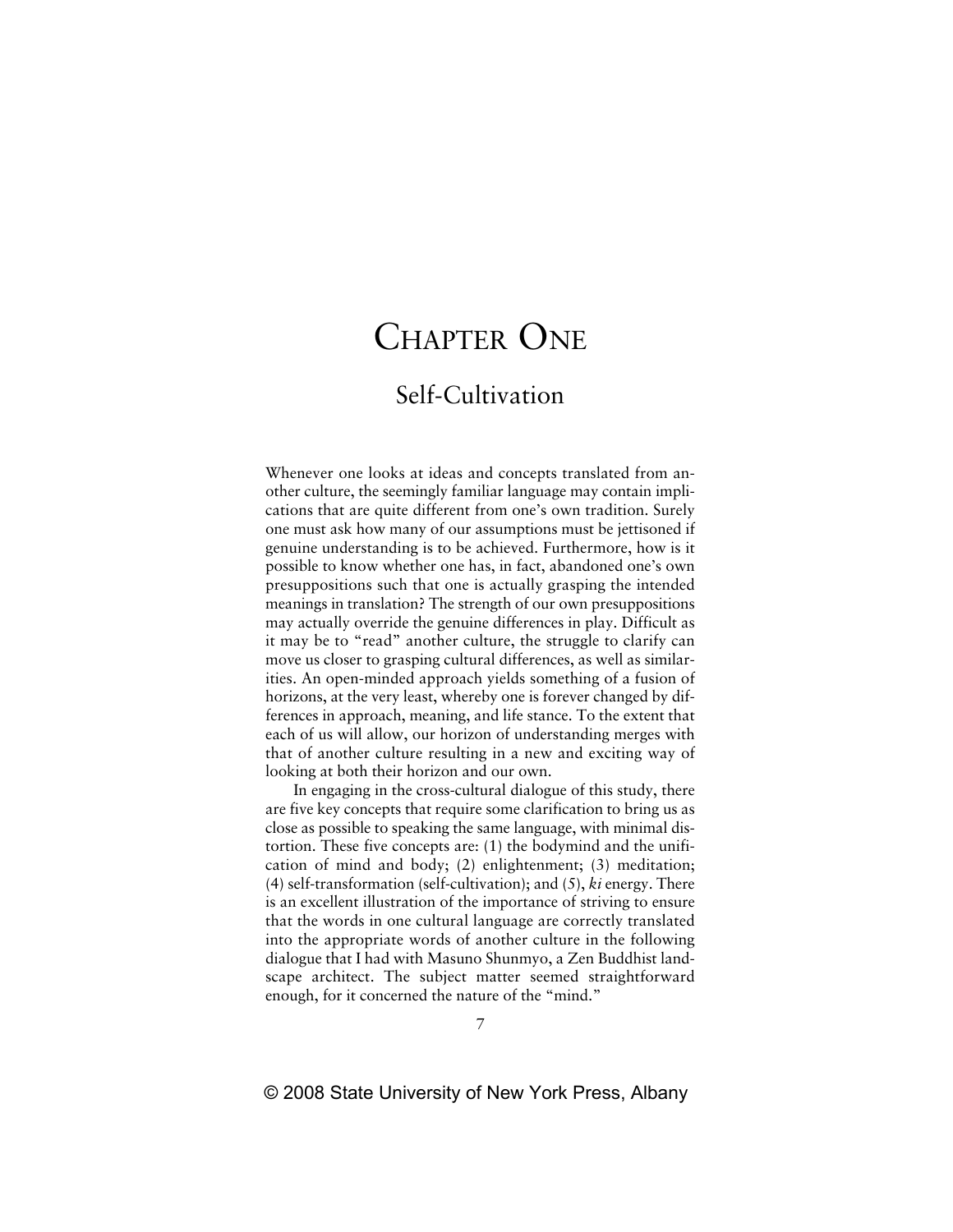#### The Bodymind

Kenkoh-ji Temple, in Yokohama, Japan, is a quiet sanctuary in a busy neighborhood. The main temple hall is traditional in design and is now connected to a building that is quite modern. It was there that I waited to meet with Masuno Shunmyo. A Sōtō Zen Buddhist priest and head priest of Kenkoh-ji, he is also one of Japan's most distinguished landscape garden designers, one who still creates in accordance with traditional Zen Buddhist design principles. He has an international reputation, and his gardens "live" in many parts of the world. Chapter 3, further on, deals with Masuno and his work in greater detail. Here I only wish to make use of one of his comments in order to help lay the groundwork for what is to follow in this study.

Our discussion began in a simple meeting room adjacent to the main temple hall over a cup of green tea, and Masuno quickly affirmed that his designs are "expressions of [his] mind." The startling insight that he provided at the outset was the placing of his hand over his heart, in order to seal with a gesture the location of the "mind." I smiled broadly and remarked that most Western people would be surprised to see the heart identified as the seat of the mind. He and his assistant were surprised by this implicit critique of the obvious, and asked where the mind was thought to be located. "We would point to the head, to the brain," I replied, causing a moment of disbelief. "Why would anyone think that the mind was located in the head?" he asked politely.

A few weeks later, this scenario was repeated in conversation with two of the world leaders in the practice of the martial art of *aikido–* at the World Camp gathering that brings together each year a hundred or more of the most skilled *aikidōka* in the world. The camp was in Toshigi Prefecture, north of Tokyo, and I was honored with an opportunity to interview Tohei Shinichi, the son of the now elderly and ill founder of the Ki Society School of *aikido*, together with a philosopher and holder of a black belt of high rank, Professor David Edward Shaner of Furman University. *Aikido* will be one of the main subjects of chapter 2, where I will deal with *aikido–* generally and with the Ki Society in particular. At this meeting, we were discussing the spiritual and ethical implications of *aikido*, when the subject of the nature and location of the mind came up. Tohei Shinichi (the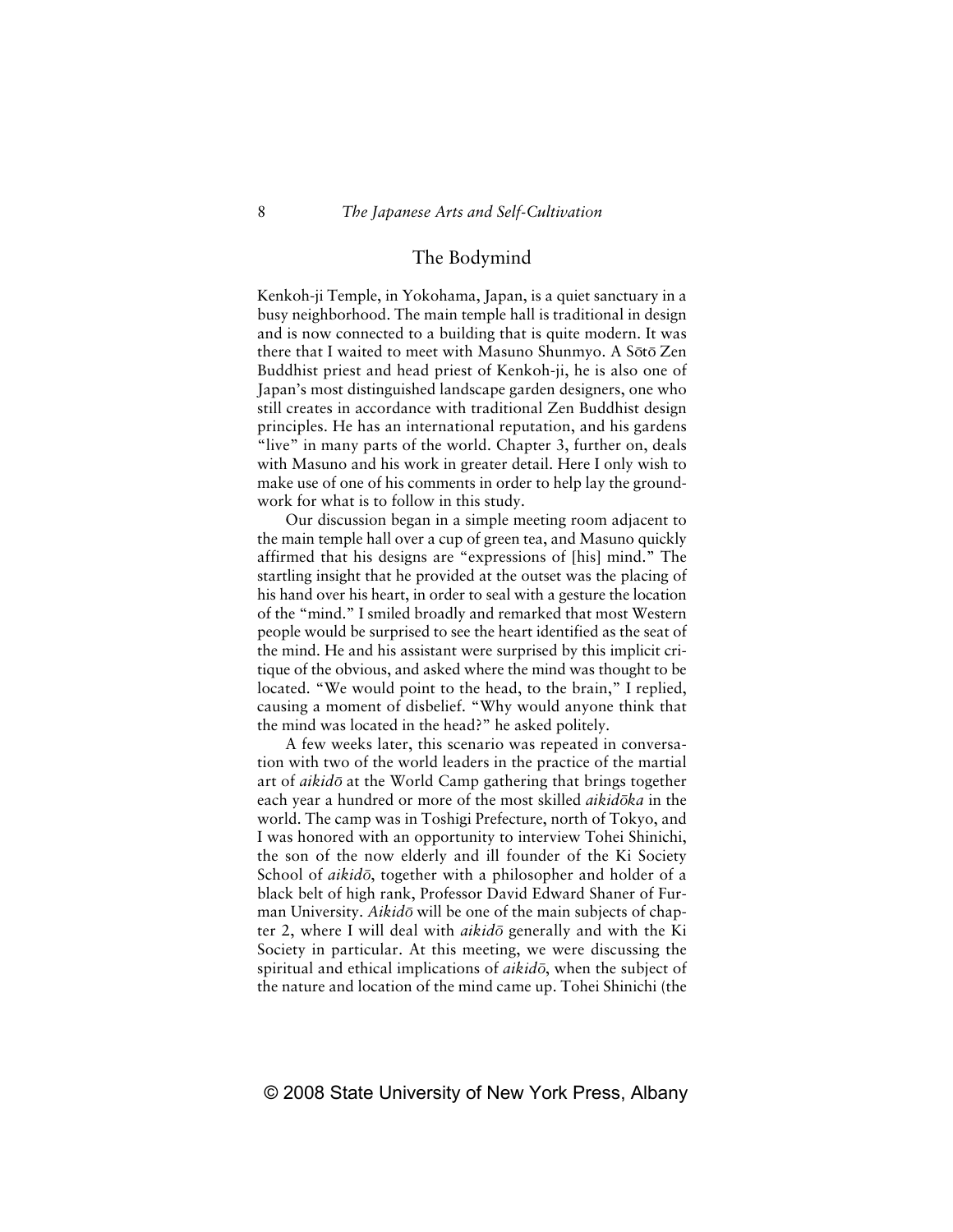son) placed his hand on the left side of his chest and continued to speak of the mind as that faculty which leads the body in its activities. I remarked that what he took for granted with regard to the location of the "mind" contrasted sharply with the West's assumption that the mind is in the head, directly associated with the brain. Again, there was shock and disbelief that anyone would assume that the mind was associated with the head, rather than focused in the heart and manifest over the entire body. Tohei Shinichi then turned to Professor Shaner, saying "now I understand why you had to coin the term 'bodymind' in order to emphasize what is meant by the oneness of mind and body." Thus, it comes as no surprise, theoretically speaking, to find the Japanese understanding of the mind/body relationship to be quite different from the philosophical traditions of the West.

It was the philosopher René Descartes (1596–1650) in the West who solidified the radical separation of mind and body. Descartes wrote of the mind as a spiritual substance, whose essential characteristic was the ability to think. He divided the world into two kinds of objects: those which are extended in space, and those which are thinking things. The essential qualities of these two classes of things are mutually exclusive: bodies do not think, only minds do; and minds are not extended in space, only bodies are. The problem this left him was how something immaterial and nonspatial could have an effect on something nonthinking and material. Whatever mind is, it is not material like a body, and whatever body is, it is not mindlike in any way. The difficulties tied to trying to explain how two radically different things, mind and body, can interact, is still studied in philosophy courses as "the mind/body problem."

By contrast, Thomas P. Kasulis writes that "Asian traditions typically do not sharply separate the mind from the body. Although the mind and body may be conceptually distinguishable from some perspectives, they are not assumed to be ontologically distinct" (Yuasa 1987, 1). The Japanese word *kokoro* means both "mind" and "heart," where heart refers to the affective dimension of awareness, which is, of course, situated in the body, and the significance of a single term serving to identify both mind and heart is that it blurs the distinction between the two. In the Japanese language, mind and heart are one, and the metaphorical seat of the mind is the heart, and, thus, "mind" [*kokoro*], as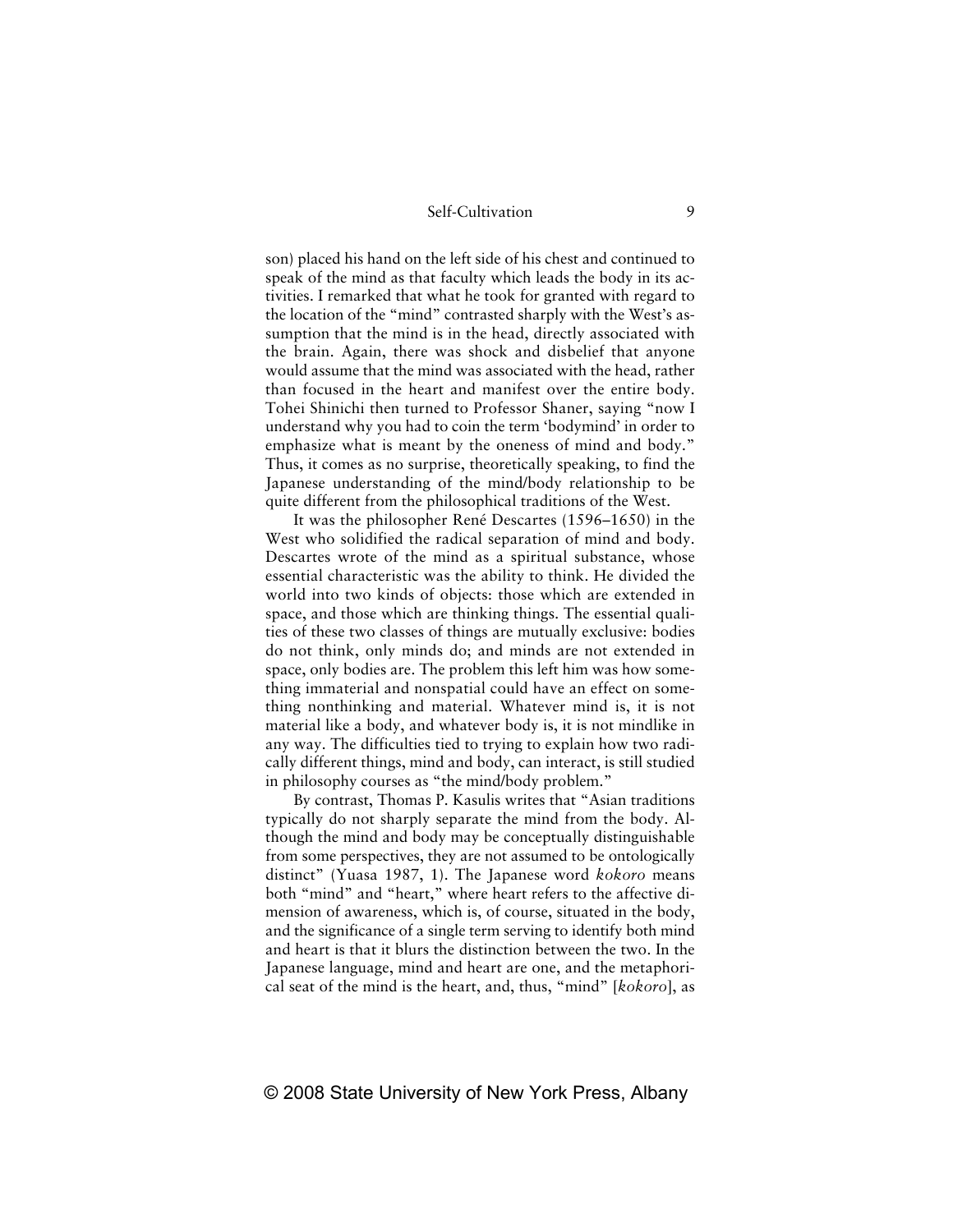ordinarily understood in Japanese, is inclusive of both reason and emotion, both thinking and feeling.

Mind and body are everywhere intertwined, and it is in abstract thinking alone that we find them separated. The modern problem in the West has been how to put the two back together again. Abstract reason erected a radical gulf between the two which Western civilization has been seeking to bridge for centuries. However, mind and body are, and always have been, two sides of the same coin. Heads and tails do not need to be linked, for they are already one. The two sides can be distinguished, as can the edge, but together they form or constitute a single coin. And like a coin, we, too, are one, and not at all in need of being put back together again like Humpty Dumpty. Of course, one might ask why, if the two were never actually separated, it is necessary to reconnect them. It is one thing to resist separating mind and body conceptually, however, and another to learn how to act with mind/body oneness in whatever one does. Practitioners of *aikido–* and most Japanese philosophers insist that bodymind unity is our natural state, but we have forgotten this and have learned to treat the two as separate. We must keep in mind a distinction between the ego (the everyday mind) and the deeper self (the "true" self) which represents who we really are. At this deeper level, body and mind are one, but at the level of the ego, which is the reasoning self, we conceive of the material world as separate from us. Our bodies, as part of the material world, come to be thought of as "tools," associated with but no longer an inseparable aspect of who we are. The body, we are often told, is corrupt, a hindrance, something to be endured. It is the arts and the martial arts, as well as Zen Buddhism in particular among the religions, however, that are best equipped to remind us of this deeper, natural state of being, and to help us return to that state through diligent practice. Thus, practice can be viewed as the process by which we come to know who we really are.

# Unification of Body and Mind

In Japan, it is not that the typical man or woman on the street does not think of mind and body as separate and distinct, just as we in the West tend to do, but that beneath this "commonsense"

© 2008 State University of New York Press, Albany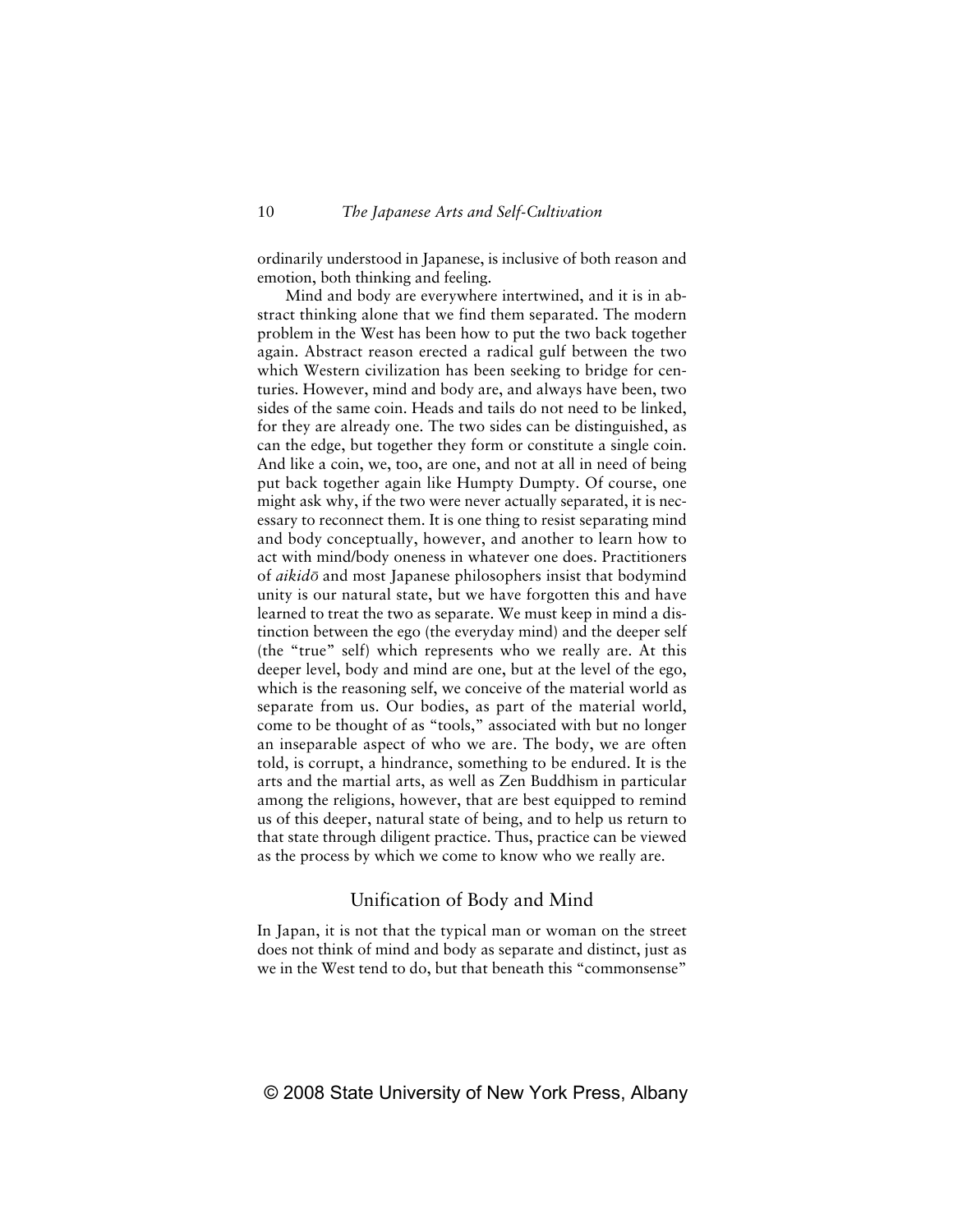belief is a long-standing tradition that the goal of living, and of discipline and practice, is to "reunite" what was already united at birth but was separated in the process of growing-up. In point of fact, mind/body unity has never been "severed," else our digestive system would not function, and we would be unable to coordinate our limbs. But when the need to learn a new skill arises, we do not know how to act in a unified manner. For example, to learn to play a musical instrument demands practice, with the hope that eventually what we think or imagine is exactly what we can play. When this is achieved it reveals that unity, at least within the traditions of the ways in Japan. You come to discover your deeper self, its spontaneous abilities and its connection to the greater cosmos.

Mind-body oneness is evident in the act of a tiny infant grasping an adult finger with surprising strength and able to fling the attached hand and arm of the adult from side to side in the crib with seeming ease. Without thinking, without deliberating, the tiny infant achieves remarkable strength spontaneously. Of course, the ultimate aim of the practice of self-cultivation (shugyō) is not to become children once more, but to become childlike as an achievement of intense training which leads one to the wisdom which infants and wild animals display spontaneously. It is a regained effortlessness and spontaneity of movement resulting in remarkable swiftness and power, which can only come at the end of discipline, at the middle or end of one's life, when one's diligence and awareness operate from a state of being which has achieved both integration and wisdom.

The nature of so-called mind-body unification or oneness needs to be further explained because it is not just associated with speed and strength. The *aikido* master Tohei Koichi writes that mind-body unity means that "the body moves in accordance with the dictates of the mind and that the mind expresses itself through the body. The two are inseparable" (Tohei 2001b, 17). However, this crisp statement does not itself reveal the complexity involved in getting to that state where the body does as the mind dictates. It is Yuasa Yasuo who breaks new ground in dealing with the precise role that practice plays in this achievement. Thomas P. Kasulis, in his introduction to Yuasa's *The Body*, writes that mind-body unity is a state achieved only after years of spiritual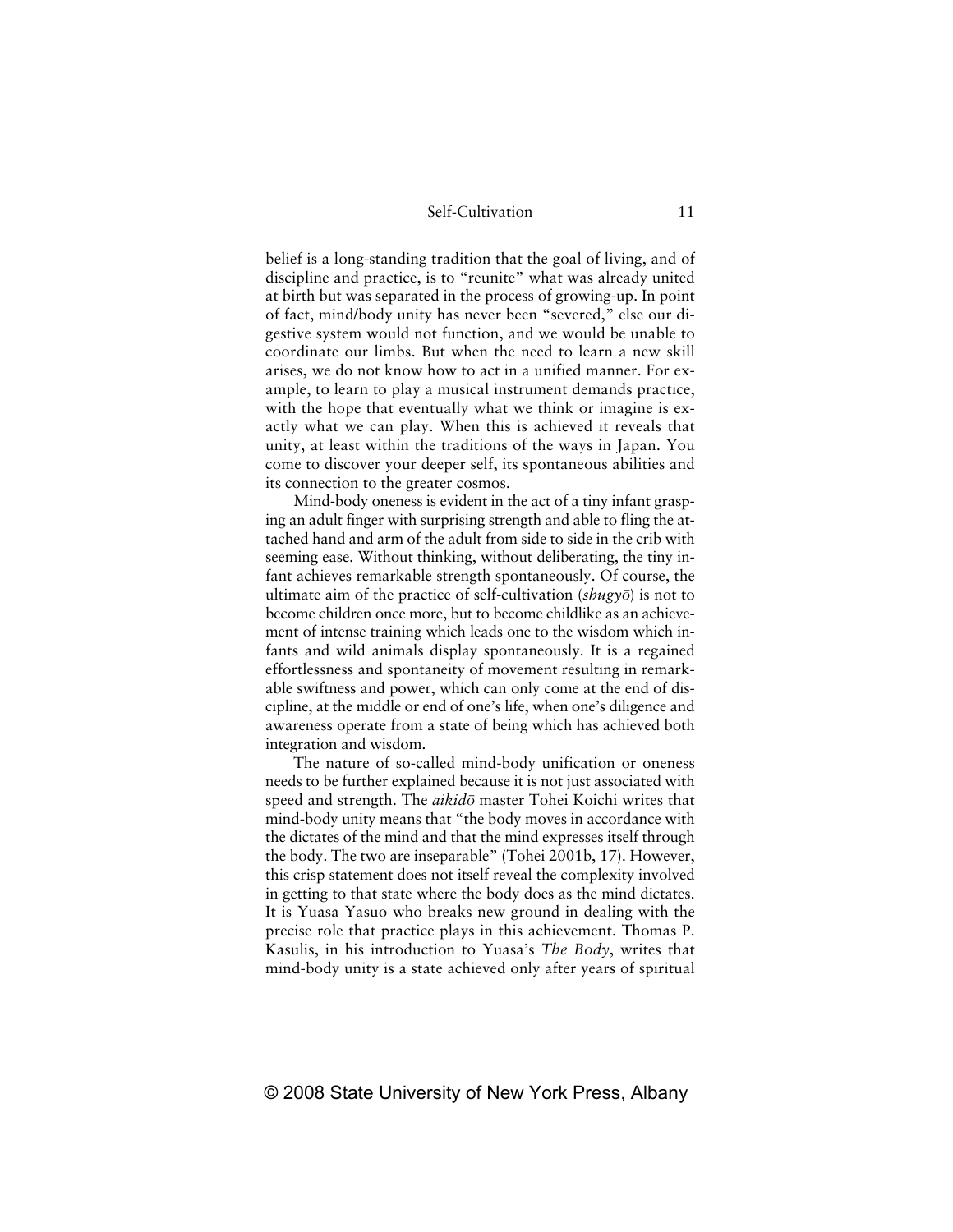and physical cultivation: it is "an achieved body-mind unity" (Yuasa 1987, 3). Such unity is not the normal or universal human condition, but rather it is an advanced state. Somehow, an opening, a pathway, a doorway has to be formed to allow passage between the conscious and the unconscious. Various breathing techniques seem to create such a pathway by taking over conscious control of an activity which is normally the work of the autonomic nervous system. This connection allows incredibly rapid response because there is no separation to overcome or to distract you from single-minded focus. Furthermore, such rapidity and spontaneity is enhanced by the unconscious mind taking control, as the conscious mind relinquishes control, yet remains fully aware. The years of practice allow you to act without thinking, without the slightest deliberation. Both the conscious and unconscious minds each benefit from this fuller harmony and integration. In fact, any of the Japanese Ways can bring about the opening of a pathway between the conscious and the unconscious, thereby allowing the body to respond with incredible rapidity to any challenge or situation. A swordsman in battle has no time to think of alternative paths to victory. To do so would mean death, for deliberation would create an "opening" for one's opponent, an interrupted response inviting an instantaneous strike by the opponent's sword. The response has to be instantaneous, purely responsive. The highly trained bodymind responds without the slightest thought or deliberation.

At first, the training of the body is awkward, and it seems uncooperative because consciousness is still in control, and we try to figure out how to hold our hands, our feet, when to inhale and exhale, and what to do about our rambling thoughts. But gradually there develops an "acquired naturalness," consciousness fades into the background of practice, and the body moves unconsciously without thinking or deliberation, able to respond to any situation in the flash of a sword. Only then will one discover the incredible power and wisdom which such unification yields. Tohei Koichi reminds us that "people often display powers in time of crisis that they would never dream of in ordinary life. Women have been known to lift automobiles to drag injured children out from under them" (Tohei 2001b, 18). These are spectacular once-only examples of mind-body unification, but they represent that of which we are capable.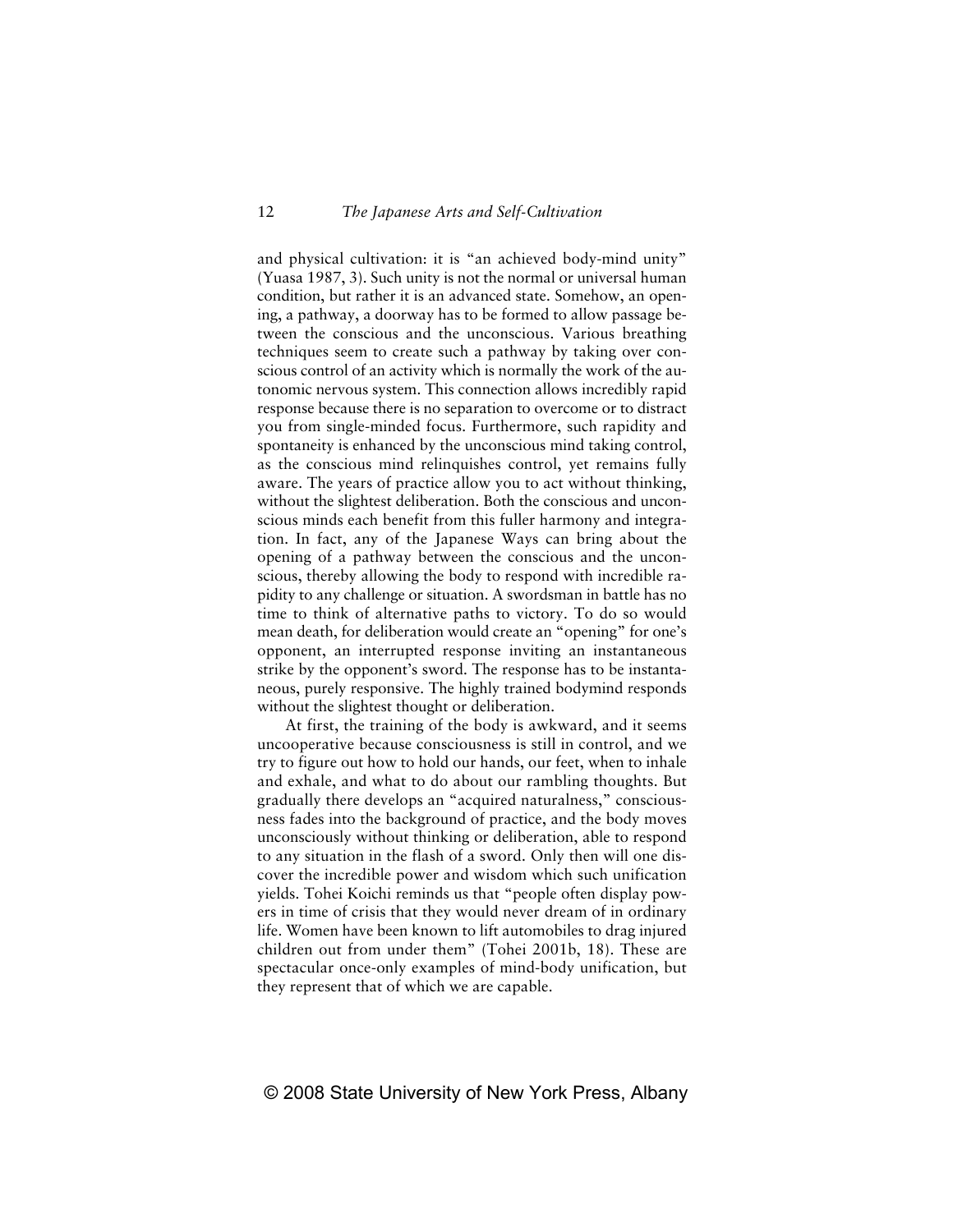#### Enlightenment

By training our breathing and our body we may achieve effortless movement and mind-body unity, but to what end? The increasing unification of mind and body achieved through the practice of controlling the breath and the moving of the body not only leads to great physical skills, it also leads to an experience of the unification of the individual with the greater whole. Mind-body unity is generalized to include an awareness of the oneness of self and other, and of self and universe. This is the Japanese understanding of enlightenment. Enlightenment is the direct experience of oneness with all that exists, and such a state of being is one in which one seems to become one with the flower, the rocks in a landscape garden, or the sorrows and suffering of others. With the expansion of power and the quickening of one's reflexes also comes the sensitization of the practitioner, resulting in the capacity for heartfelt identification with the wonders of existence itself. For the first time, one is truly at home in the universe. To be enlightened is to experience the world as a heartache, one is so in love with and so identified with whatever one beholds. As Dr. Sen Genshitsu (Soshitsu XV), a Grandmaster of the Way of Tea, expressed it, "there is now such joy in the moment, and you become so impressed by everything around you, that you could die!" The feelings are so intense, so enveloping: but the result is a heartache, and not a headache.

Living better and more mindfully as an increasingly harmonious and integrated bodymind is no small achievement. As exponents of Sōtō Zen<sup>1</sup> argue, every moment is an enlightened moment for one who has set out on a path, a way, and so rather than waiting for a blinding and perhaps isolated epiphany, every moment, every now, every flower, scent, and breeze becomes an epiphany, even if on a smaller scale. One's perception of self and

<sup>1.</sup> There are three major schools of Zen Buddhism in Japan, two of which are dominant: Rinzai Zen and Sōtō Zen. Briefly, the Rinzai school emphasizes sudden enlightenment and underscores the indispensability of an enlightenment experience. Such experiences are clearly set apart from ordinary experiences. The Sōtō school deemphasizes the importance of the blinding epiphany of enlightenment and instead sees enlightenment as practice. To decide to follow a path is itself enlightenment, and in that context every moment and every experience is an enlightenment experience. This is the gradual enlightenment position.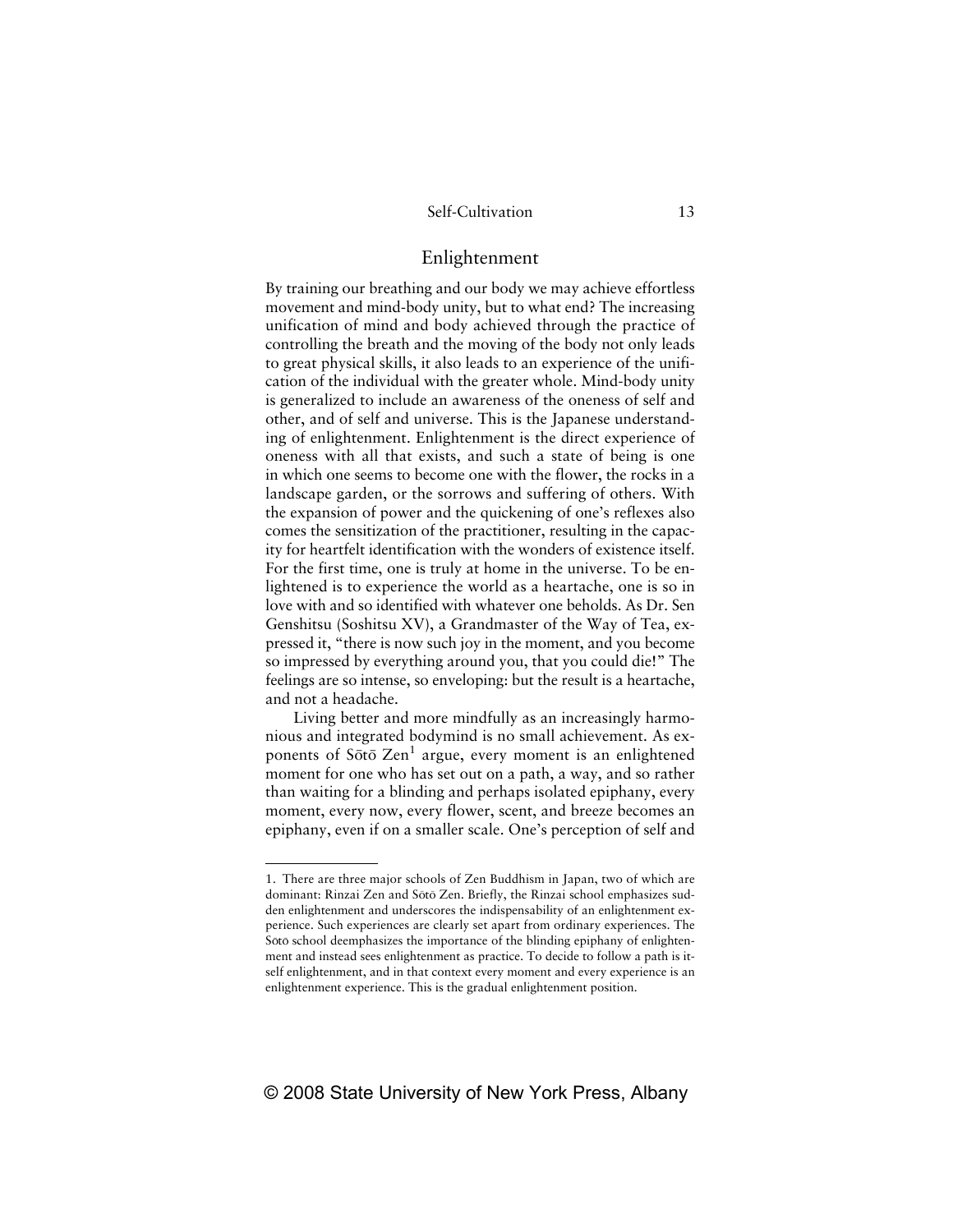world have been remarkably altered, and continued practice will both sustain that transformation and open the door to further developments. Self-transformation is the meaning-content of selfcultivation. To achieve excellence, to become what you are capable of becoming in and from your depths, is what self-cultivation and self-transformation seek. Cultivation means a development in personality, and it is from this that the strongest ethical insights arise. To see the "other," whether human or not, whether sentient or not, as a source of wonder and delight, of worth and as a potential friend, is a profound foundation for thinking and acting ethically. It is a way-of-being-in-the-world which seeks to preserve and nurture, to embrace and assist whenever appropriate. It is a reverence for all that exists.

One of the central insights of practice is the folly of egoism and the recognition of the many delusions which result from concern for one's ego. It was the Buddha who taught that we will come to see the world as it really is through a practice which leads to a state of non-ego. Of course, Buddhist practice includes following the precepts and ethical norms for daily living, such as refraining from killing, stealing, lying, adultery, and the consumption of intoxicants, but the source of them all is the original insight of enlightenment. While the notion of cultivation is closely tied to Buddhism, its adaptation by the Japanese affected many aspects of their culture. Many of the artistic practices of Japan are methodologies of cultivation. Indeed, it would seem that any artistic practice taken in the broad sense can be viewed as a self-cultivational practice leading to enlightenment, for those with the dedication to pursue a practice with such diligence and seriousness of purpose. While the phrase "leading to enlightenment" should be taken to mean that it is enlightenment that is sought, enlightenment is to be found directly in the practice itself. Writing poetry mindfully, or being thrown by a partner in *aikido–* , is precisely where enlightenment is to be discovered. As a model of human living, the various practices can be taken to provide a general methodology for the living of all aspects of one's life: each and every moment can be as rich and magnificent as celebrating Tea, or the momentary snapshot of the "now" in haiku, or the vigilance and centeredness of *aikido*.

Most importantly, the insights and personal development achieved through a practice are not meant to apply exclusively to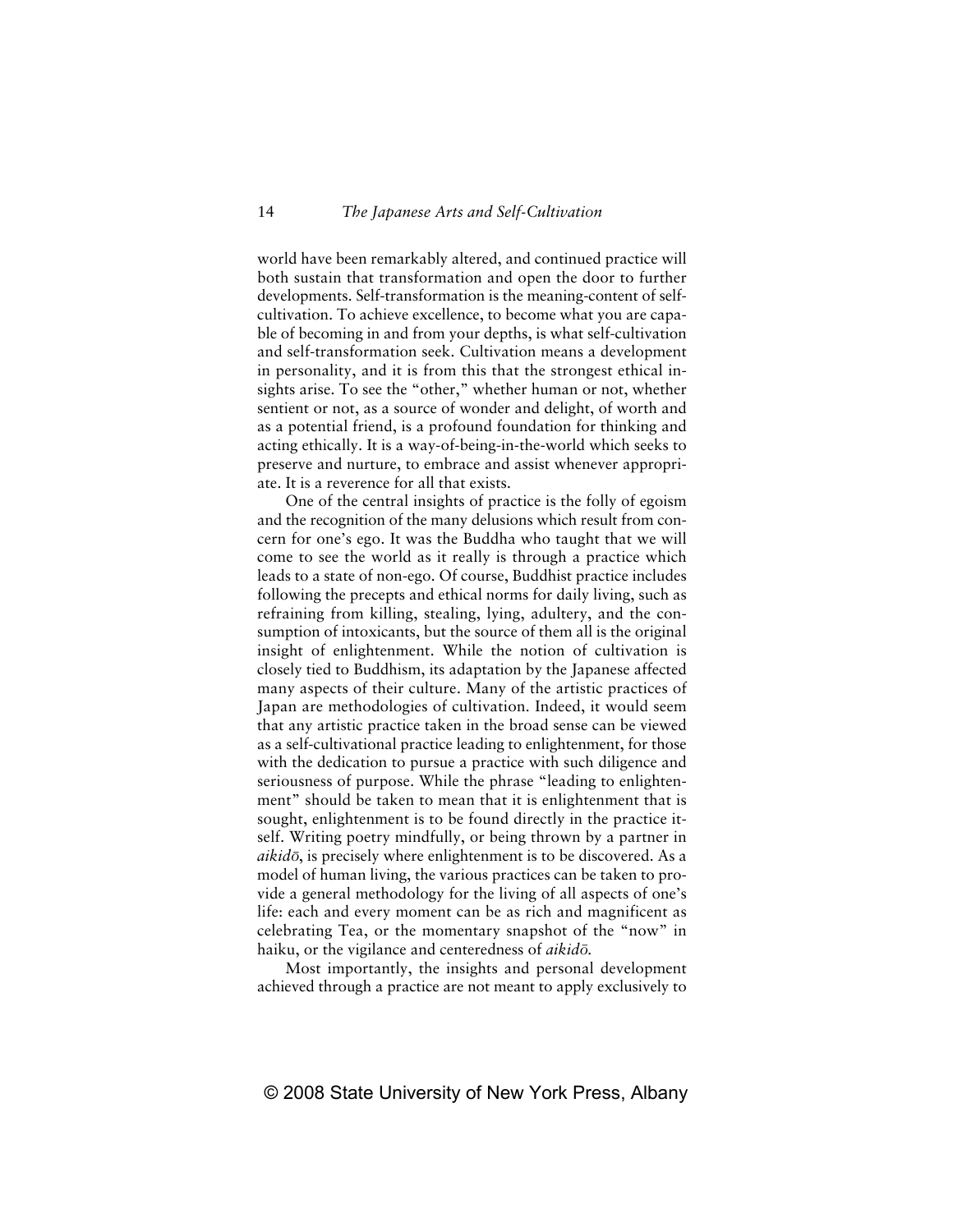the particular art through which they were learned but to one's life as a whole, by extension. One's whole bodymind is transformed by the specific practice, and one now walks and acts in the world differently. One will never see the world the way it was, for flowers are now more fragrant and exquisite than before, the bubbling of the boiling kettle in the tea room sounds like a remarkable symphony of nature, and one's "opponent" in *aikido–* has become a "partner" in mutual self-transformation. Each of these changes echoes throughout one's life experiences, changing whatever one sees, whatever one does, whatever one feels, like a shout bouncing off mountain peak after mountain peak, undoing the old rigidity and ushering in a new fluidity. To begin to see differently is to begin to act differently and to be different.

# Meditation as a Path

Although not normally categorized as a "Way," meditation provides a path to enlightenment and is almost always an essential ingredient in all of the other paths. Meditation can take the form of repetitive practice in the martial arts, or intense focus on precise movement in making tea, arranging flowers, or making pottery, or talking to the rocks and plants as one constructs a landscape garden. Self-cultivation through meditation "is a method of training that strengthens and enhances the function of the mind to a higher level than the ordinary state . . . and strengthen[s] the power which synthesizes the functions of consciousness and the unconscious, while learning to control the emotional patterns (the habits of the mind/heart) [and other] complexes [which are] characteristic of oneself, with the view to further transform the mind" (Yuasa 1993,19). Meditation is, therefore, a component of self-cultivation. One who becomes increasingly self-integrated emotionally is more likely "to become a person who can relate . . . to another with love and in calmness" (Yuasa 1993, 20). It can be argued, therefore, that meditation enhances bodymind oneness and harmonizes conscious and unconscious functions, and in doing so actually paves the way to ethical behavior.

Emotional integration and a loving and empathetic attitude toward others goes a long way toward relational enhancement. Meditation helps to move one toward this kind of maturity as a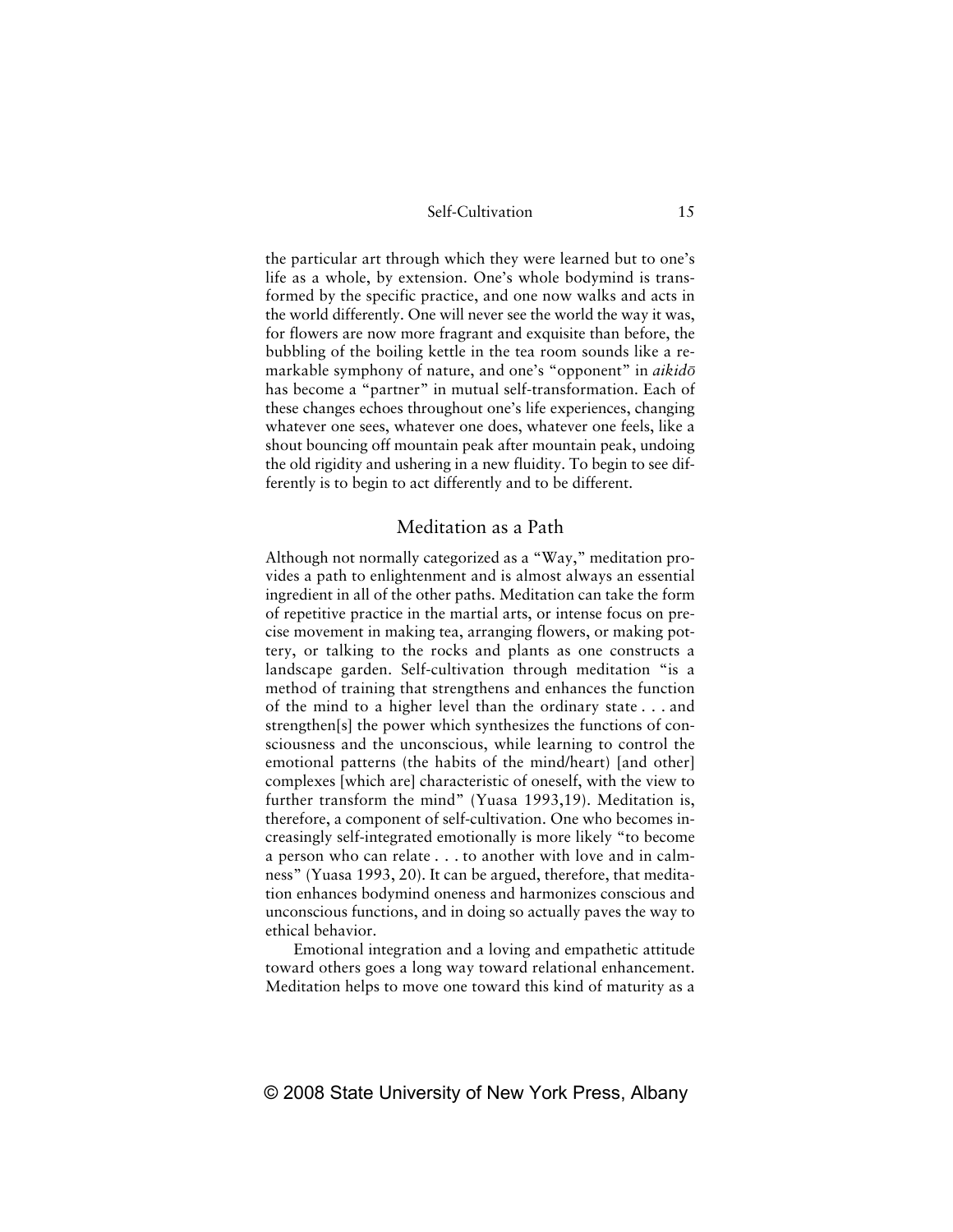person. And meditation is not only practiced in the customary sitting position that uses the body and its posture to control and expand the potential of the mind, but there is also a "meditation in motion," or walking meditation, which overtly utilizes the body-in-motion. Moreover, the many activities and skills of the various arts in Japan are themselves forms of meditation. Learning to hold the ladle just right in serving tea is a form of meditation, as is learning a specific move in *aikido*, or deftly arranging a vase of flowers in one's home.

# The Resultant Transformation

One of the most interesting comparisons made by Yuasa is the significance of personal cultivation in Japan and participation in sports generally. Western-style exercises and sports do not emphasize, or even include, breath focus and meditation, control of the emotions, or advancement toward *satori*. Yuasa offers a summary of his comparison:

It would not be an exaggeration to say that, fundamentally, modern Western sports aim at competition in a game, or at winning over others in a match. This is true in all competitive games, and for this reason, the record becomes important. Also, competition arouses thrill and excitement in the viewers, from which is generated the idea of sports as a show, and we are now in the golden age of professional sports. Today, sports such as Olympic skiing and marathons have come to share a large market as a means for making money.

By way of contrast, the standpoint of the performer or competitor has been valued as most important in Japanese artistry and the *bushi* way. . . . The goal of Japanese artistry and the *bushi* way is for the competitor or performer to discipline one's spirit by using one's body. And by transforming one's mind, a flower blossoms, whereby one achieves the state of "no-mind." The self ascends to the height at which it is no longer one's self, but is the self which harmonizes and accommodates others; it becomes one with the world and with the universe. (Yuasa 1993, 34–35)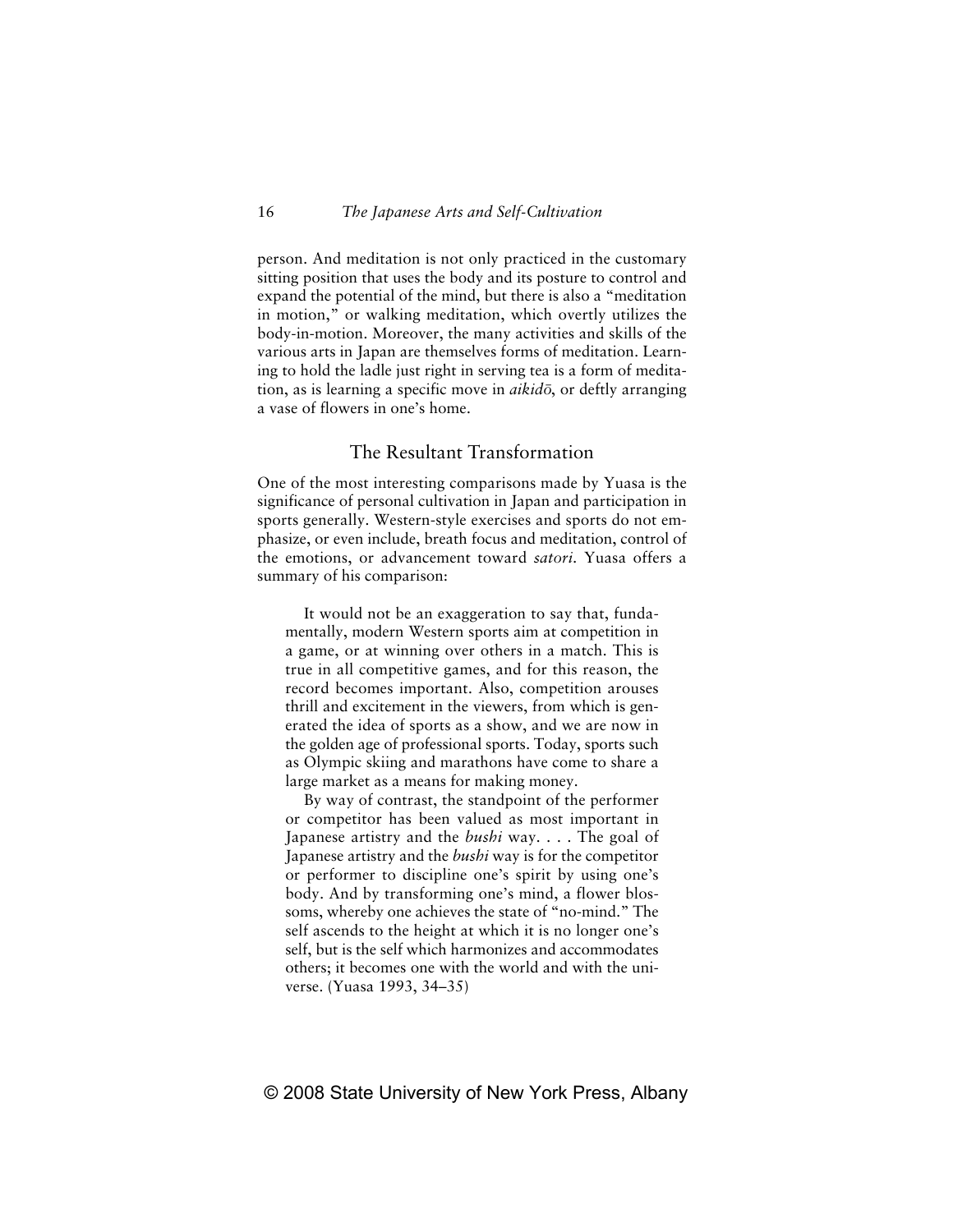Once more Yuasa hints at the ethical significance of cultivation when he asks, "isn't the most truly important thing for human beings the act of enhancing one's own mind and heart, while nurturing the soul which harmonizes with others?" (Yuasa 1993, 36).

Rather than asking what the relationship between mind and body is, "Eastern mind/body theory takes the attitude of asking how the mind-body relationship *becomes* or *changes* through training and practice" (Yuasa 1993, 62), with a view to comprehending the deeper or "original" state of being human. Theory and practice are inseparable, as are mind and body. To train the body is to train the mind, and, as will be seen particularly clearly in *aikido*, to train the mind is also to train the body. There is only bodymind.

### *Ki*

*Ki* is the Japanese translation of the Chinese *qi* (energy, spirit), as in *Qigong*. Yuasa tells us that in order to make clear the Japanese understanding of being-human-in-the-world, it is necessary to discuss *ki* energy (Yuasa 1993, 70). According to practitioners of the martial arts, the ultimate secret is the unification of body, mind, and *ki*. *Ki* can be thought of as an energy that flows through the body (and through the entire universe), and it is referred to as "mind" and is centered specifically in the lower abdomen (*seika tanden*). Paying attention to and developing the *tanden* (also referred to as the "ocean of *ki*") is fundamental to the martial arts, according to many practitioners. It is not unimportant that this area, just two or three inches below the navel, is referred to as "mind" or "consciousness." It points to a central aim and capacity in the martial arts; the unification of mind and *ki*. The flow of *ki* cannot be apprehended empirically, although meditation training can make one sensitive to the ebb and flow of *ki* as it courses through the network of meridians of the body. Eastern medicine is based on this meridian system, and whether it is acupuncture, acupressure, traditional herbal medicine, or *kiatsu*, they all base their practice on unblocking or regulating the flow of *ki* in the body and/or balancing that flow in the patient. *Ki*, the body, and the mind are one thing: the access point is through the body.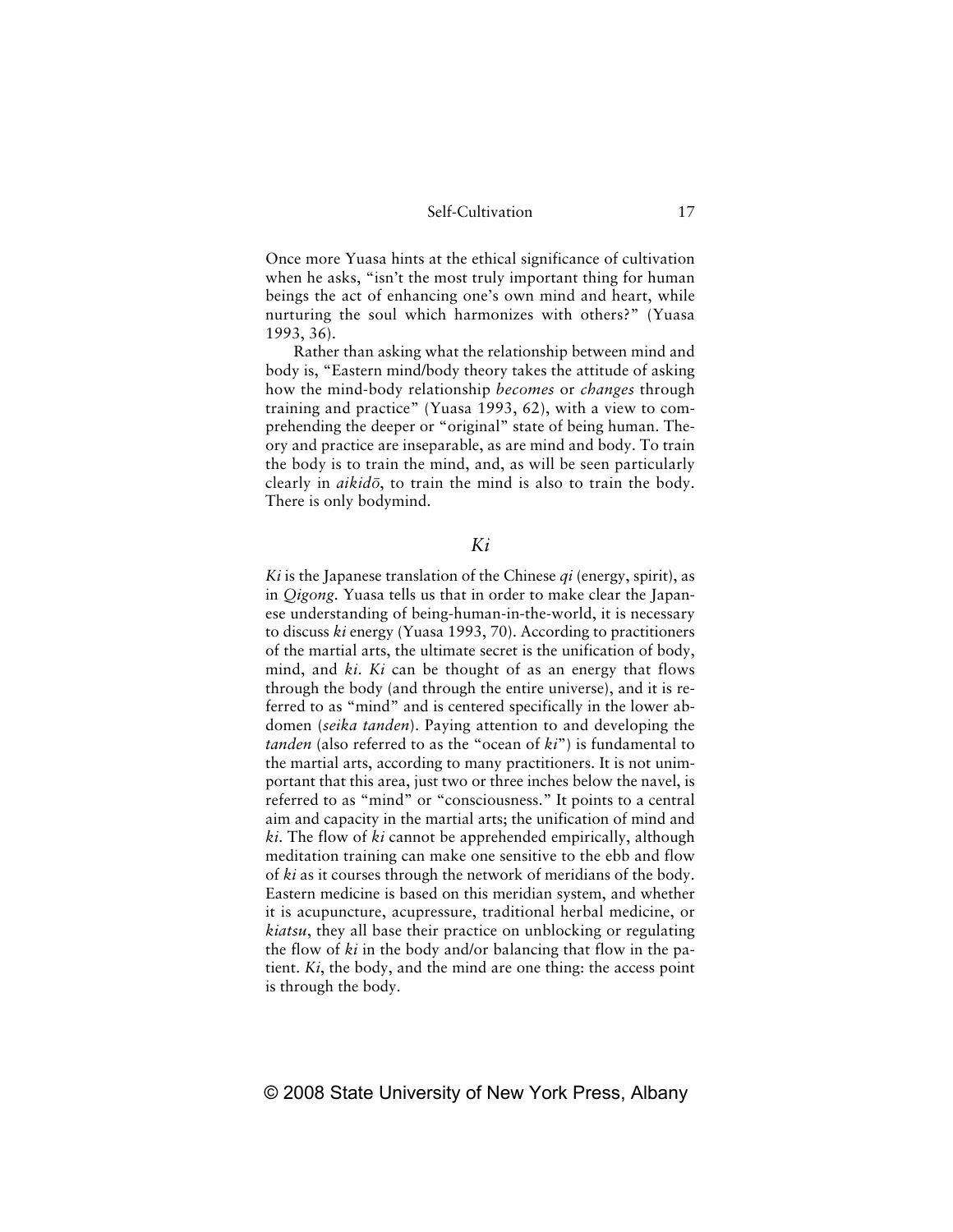# A Brief Map

In the chapters that follow, it will become evident that each and every one of the  $d\bar{o}$  is a "moving meditative" path, the experience of which can be enlightenment, *satori* (also known as *ken*shō, the seeing into one's own nature). While Zen Buddhism is often thought to be the straightest path to *satori*, it is not the only one, nor is it for everyone the most efficient. Of course, enlightenment is an end which is not an end, since what one discovers in enlightenment is just how far there is still to grow, and that to continuously pursue a practice is itself enlightenment. "The Buddha is only half-way there," is a familiar quotation in Japan, even amongst non-Buddhists. The point of the saying is that even the Buddha is still on the path, still self-cultivating, still improving.

There simply is no final end, only the endless path with insights of profound significance along the way, each of which is an aspect of being enlightened. Even then, one still has to put what one has learned into everyday practice. To be able to put into practice what one thinks or knows is to apply one's insights and understanding to the moment-by-moment decisions of everyday living on an ongoing basis. To know that one is inextricably a part of the entirety of existence is not necessarily to act as though one were, or to see the same worth in another. To see another person as one's spiritual brother or sister is not necessarily to treat them well, as the history of siblings dating back to Cain and Abel will testify. To know how to make tea in the sunshine, when conditions are perfect, and one has the protection and seclusion of the tea hut or the Zen monastery, is one thing. But to be able to make tea properly when conditions are less than ideal and not at all as planned, when the guests or members of the audience are disinterested, already holding grudges against each other, grieved by an illness or a death, financially overwhelmed, and all of this taking place in a noisy gymnasium for purposes of demonstration, requires a master who is able to rise above the difficulties and the conflicts to create an atmosphere where the tea spirit is as evident as ever. Real life is unpredictable, complex, and unexpectedly difficult at times, and it is then that real mastery can become apparent: many can make tea in the sunshine, but it takes an accomplished master to make